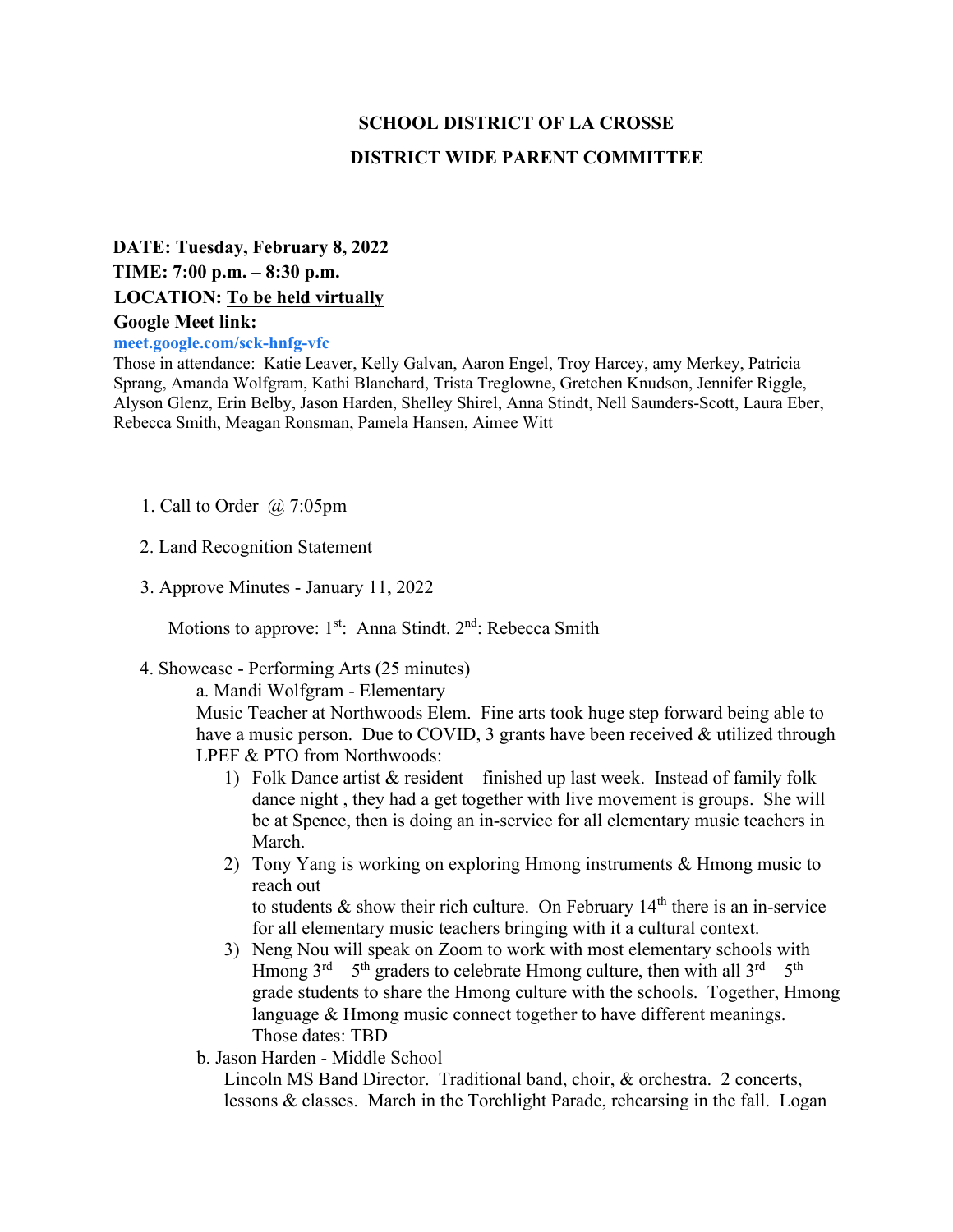MS also marches in the parade. Holiday Brass performs, Festive Flutes, Winter Winds perform at elementary schools as well as the Capital in Madison Spring time: Symphonic Band combines all grade levels to play more challenging & fun music like Star Wars. In past, they have performed at conference La Crosse Stars – started from a grant through LPEF  $&$  expanding to high schools. They will compete in the Twin Cities in a couple of weeks.

They received another LPEF grant got stands & percussion items for winter drumline. Kelly will provide the video that Jason was unable to share with us.

c. Ian Schultz - High School

Full time Choir Director at Central this year. & Show Choir Grand Central Station

 There are many opportunities at the high school level: 2 levels of orchestra, 2 band, 2 choir, pep band, show choir, etc. The choirs compete at the highest levels. Marching band performs at the Oktoberfest Parade. Orchestra, band & choirs compete in many ways around the state  $\&$  show off high talent. There is also a Music Theory class as an opportunity to learn more about music. Sounds Class is also offered to go in-depth on types of sound in musical arts. Lessons & skills that are learned go beyond the musical classroom. Ian's email: [ischultz@lacrossesd.org](mailto:ischultz@lacrossesd.org)

Logan Show Choir competition this weekend that will show off High School  $\&$ Middle School talents.

### 5. Administrative Updates (35 minutes)

a. Superintendent Update

Glad to have great music programs here in La Crosse.

February can be a tough month for many. The school district has mental health resources available: 2 student/family counselors are working & can meet for short-term counseling needs. Reach out to counselors & principals if there is a need. 2 community social workers. CCS – to work with those who have significant needs for mental health. Screening software & assessments are also being used at schools for Social Emotional Learning (SEL).

COVID – there has been a substantial decline in cases (1 month ago  $400+/day$ , now 80/day as of today). The school district is considering next steps for the mitigation strategies to move forward. Some things that have helped: new treatments, vaccination available for more, variants changing, with less severe symptoms, etc.

There is a primary election coming up on February  $15<sup>th</sup>$  that includes voting for school board members. Hopefully more people in our community will exercise their right to vote. All those running for the school board will be invited to speak at March DWP meeting for us to meet them.

LPEF update: Nell Saunders-Scott

Music grants were a great way to share some updates.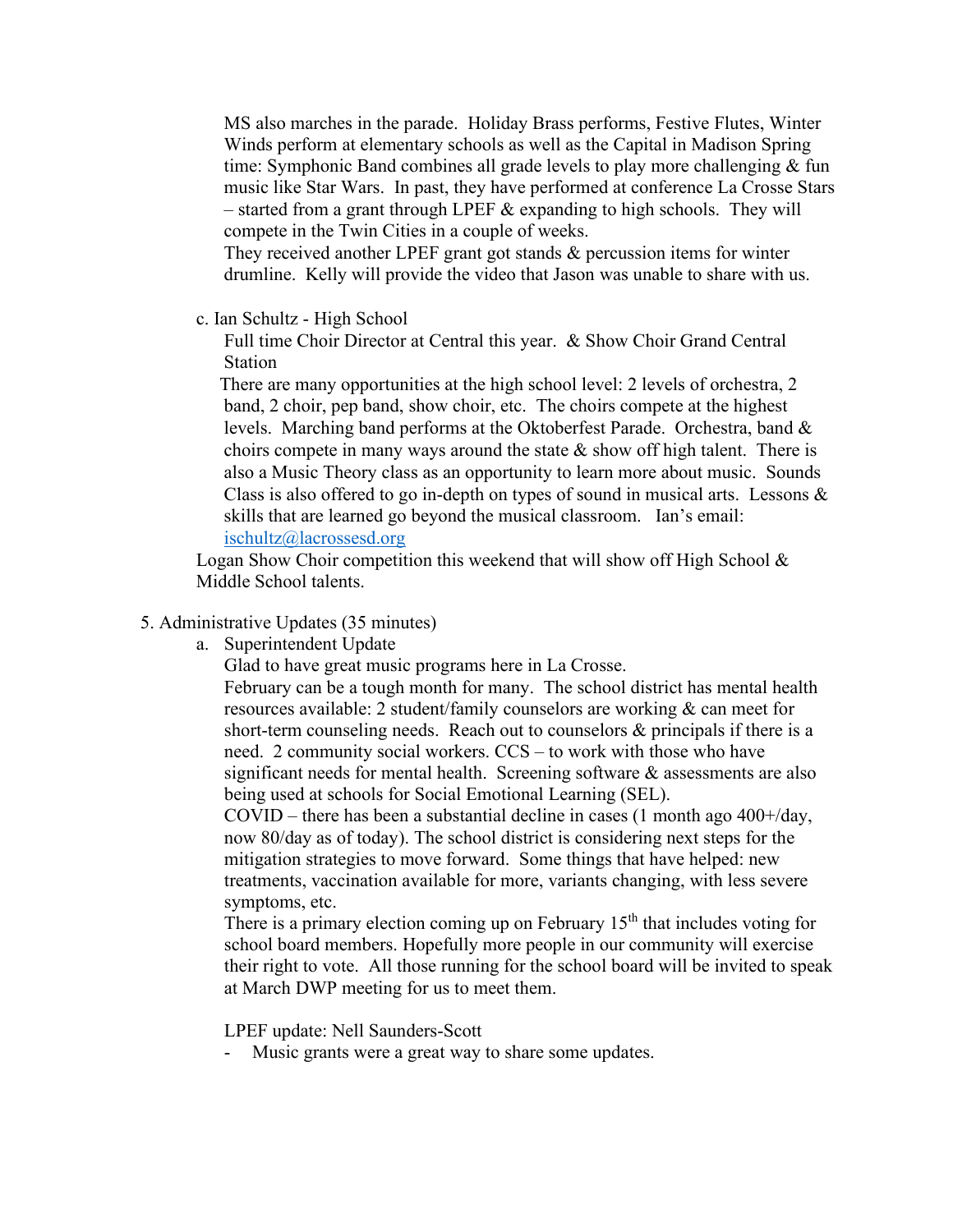Gold Star Grants round due 2/8. They have had parental groups apply as well as teachers. Parent awareness of LPEF supports can help those communications with schools & teachers. <https://lacrosseeducationfoundation.org/goldstar/>

Beer By Bike Brigade fundraiser for Random Acts of Kindness, for immediate needs that need to be met. Look for them on Facebook.

- b. Secondary Update: Stacey Everson unable to be present tonight.
- c. Elementary Update

Field trip suspensions have been lifted for February, with COVID numbers decreasing. Assemblies are no longer suspended. Schools have discretion to move forward, still looking at using mitigation strategies, based on spaces, and rooms in buildings. Each building may look a little different, based on their space. Report cards were recently sent out. They broke things down to "Essential Standards" as priority standards. This will be what report cards will look like next year.

Throughout district, grades  $3 - 12$ : climate surveys are going out & teachers go through the questions. Some questions: I like school. Teachers encourage me to do well. I get along with others in my school (respectful, responsible, & safe). Completed by Thursday. Used at district level  $\&$  at building levels for plans  $\&$ improvements.

 $4K$  enrollment  $\sim160$ ; usually have  $400+$ , have many open spots. Encourage friends to touch base with the school district in the 4K office to register .(Northside & Hamilton offer M-Th all day  $4K$  – who live within those school boundaries). All 9 elementary schools have 4K. Hamilton & Northside are the only ones that have all day.

Intra-district/open enrollment applications can be filled out now. Open until April  $29<sup>th</sup>$ . Choice & Charter options: Montessori, Poly-tec, SOTA, year long school, etc. Make choices ASAP to help schools with staffing needs. The earlier, the better to enroll. Please keep in mind that hiring decisions for schools are made in March.

Question:

Central/Logan boundaries – transportation due to moving. What are options? Answer:

Work with bus company or Principal on those issues. There is a pick-up site at Hogan Admin. Center already.

Southern Bluffs – Lisa Schreiner is retiring at the end of this school year. She will be missed, but she is wished the best in her retirement. She wants the best person hired possible so school district will post the position, open February  $9<sup>th</sup>$ -March  $6<sup>th</sup>$ . If you know of any amazing person, let them know & spread the word.

Question: